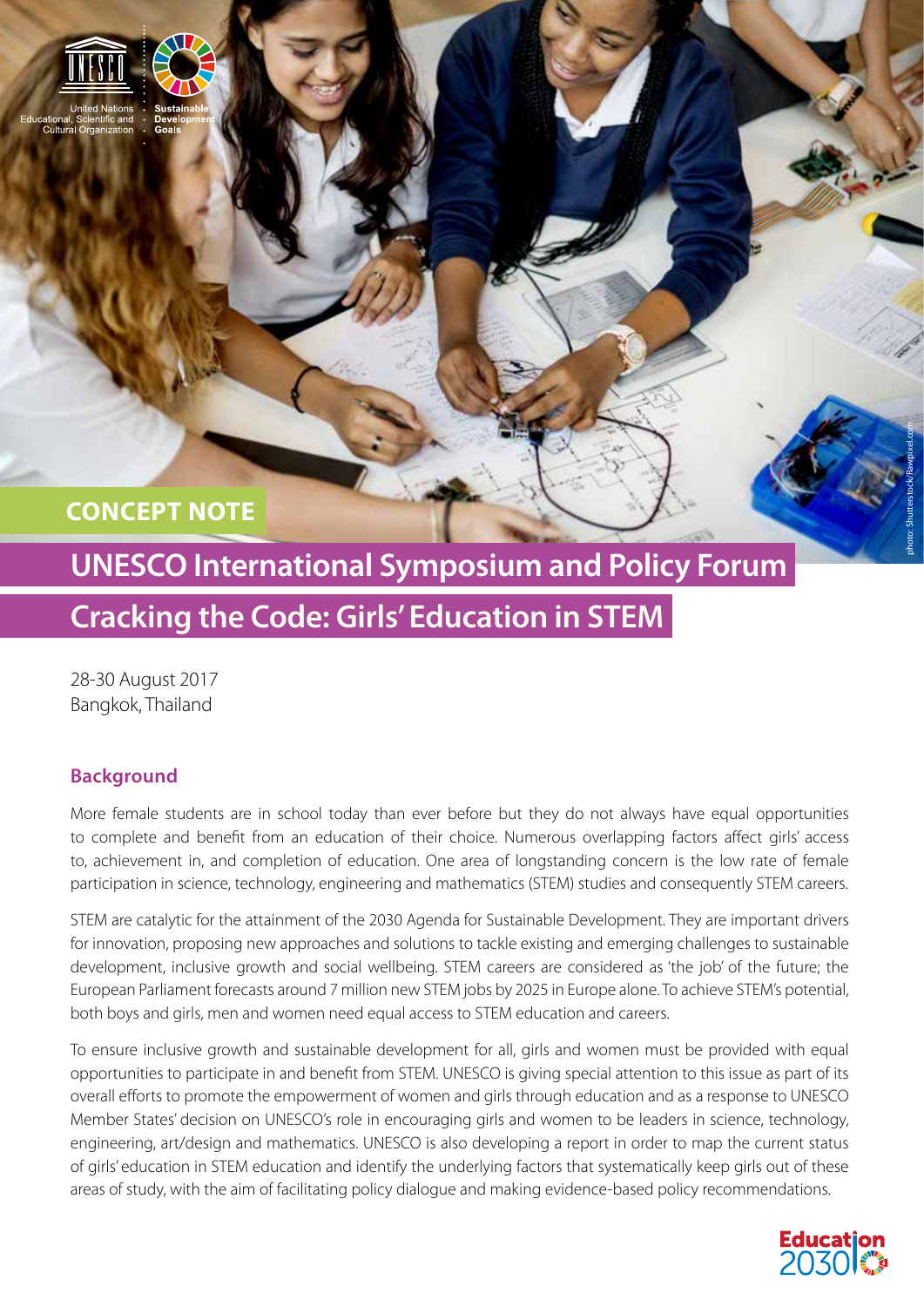#### **Purpose**

The overall purpose of the International Symposium and Policy Forum is to make the case for strengthening girls' education in STEM subjects, and ultimately female representation in STEM careers and decision-making. The event will provide a platform to present latest findings from research and practice and facilitate policy dialogue, experience sharing and collaboration among participants.

#### **Expected outcomes**

- Increased knowledge on the status of girls' education in STEM worldwide
- Enhanced awareness of policies and practices that are effective in supporting girls' and women's education in STEM
- Strengthened platform for global, regional and country networks, partnerships and cooperation on STEM education for girls and women

#### **Duration and Format**

The International Symposium and Policy Forum will be organized over three days. It will be a platform for debate, hands-on learning and innovation and will consist of interactive plenary and concurrent sessions, knowledgesharing workshops and exhibition sessions.

The Symposium will present research findings from the forthcoming UNESCO report on the status of girls' education in STEM, the underlying factors that hinder their participation and highlight solutions from policy and practice. It will feature:

- plenary sessions, combining high-level and panel discussions, town hall formats, and other technologybased activities to engage participants;
- concurrent sessions, including: a) panel discussions to share research findings, school practices, and lessons learned, and b) workshops for hands-on learning activities, simulations and other opportunities for skillstransfer;
- exhibition booths, providing the opportunity for partners to present their products and approaches, allowing for hands-on demonstrations and interactions with participants.

The Policy Forum will be organized on the first day with the participation of Ministers of Education and other highlevel representatives to examine how governments are prioritizing and promoting STEM education for girls, and how to address challenges through collaboration.

1. Technology will be integrated in all sessions through the use of mobile apps, web interfaces, and live streaming.

#### **Participants**

Between 200-250 delegates will participate in the event including: Ministry of education and other government officials; education practitioners and educators; researchers and experts; bilateral, multilateral and other development partners; representatives of intergovernmental and non-governmental organizations; and private sector representatives.

Participation will be by invitation only. Interested participants are invited to complete online the **[expression of](http://www.surveygizmo.com/s3/3537399/Cracking-The-Code-Registration-Form)  [interest to participate](http://www.surveygizmo.com/s3/3537399/Cracking-The-Code-Registration-Form)** at their earliest convenience and no later than **17 July 2017**, midnight, Paris time. Selection will be based on: participant profile, gender and geographical representation, to ensure a balanced audience.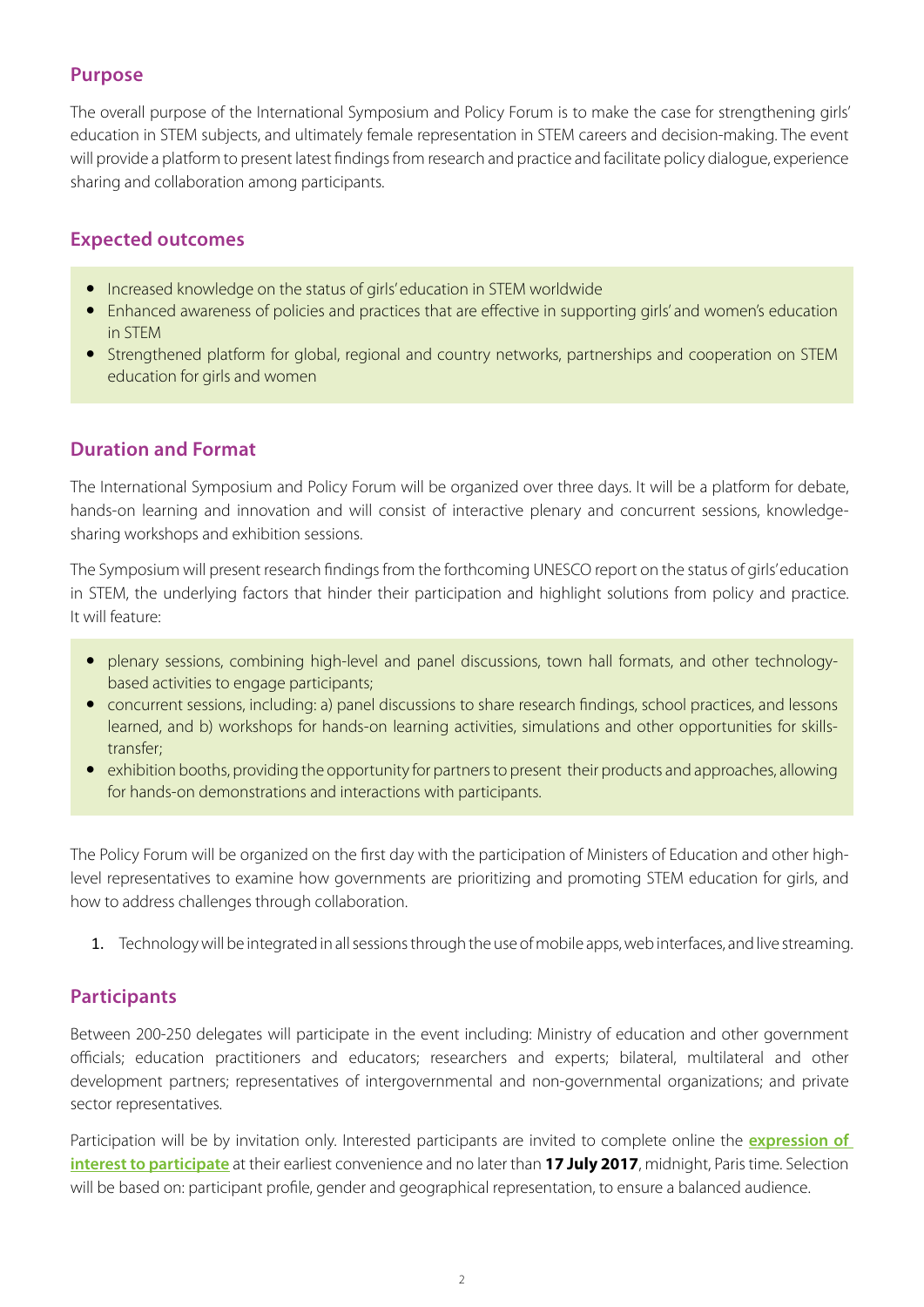### **Programme**

The programme of the International Symposium and Policy Forum will be based on the overarching theme of girls' education in STEM, with four sub-themes/tracks:

- 1. Building the foundations: Gender-responsive quality STEM education
- 2. Changing the equation: Addressing stereotypes and bias hindering girls' participation
- 3. Gravitating into the field: Reaching out, engaging and empowering girls and women
- 4. Wiring the network: Partnerships, cross-sector learning and cooperation

The programme will be developed through an abstract-driven process. Interested participants are also invited to submit a proposal to make a **[presentation](http://www.surveygizmo.com/s3/3540409/Cracking-The-Code-Presentation-Form)**, organize a **[workshop](http://www.surveygizmo.com/s3/3542924/Cracking-The-Code-Workshop-Form)** or reserve an **[exhibition booth](http://www.surveygizmo.com/s3/3557888/Cracking-The-Code-Exhibition-Form)**. These proposals must be received by **Monday 19 June 2017**, midnight, Paris at the latest. Selected participants will be informed no later than 1 July 2017.

There is no registration fee for participation; however participants are encouraged to self-finance their participation. Financial assistance will be restricted to a limited number of participants, particularly from developing countries.

#### **Working languages**

The working languages of the event will be English and French; supporting documents and interpretation for all plenary sessions will be provided in both languages. Interpretation will also be provided for at least one of the four concurrent sessions that will be organized every day. The conference could accommodate other languages in separate concurrent sessions if there is sufficient demand and funds available.

#### **Organizers, partners and supporters**

The International Symposium and Policy Forum is organized by UNESCO, with financial support from CJ Group through the UNESCO Malala Fund for Girls' Right to Education. Support is also provided by the Government of Japan, All Nippon Airways (ANA), HNA Group and Hainan Cihang Foundation.

Other interested partners, including Member States, development partners, the private sector or others can contribute to the conference by: providing financial support to the core conference costs; organising and delivering concurrent sessions; showcasing their products, interventions and materials in the exhibition area; and/or providing the use of technological platforms and products (e.g. mobile apps and web platforms) for use during the conference.

**Contact information**

**Justine Sass Chief, Section of Education for Inclusion and Gender Equality Division for Inclusion, Peace and Sustainable Development Education Sector UNESCO, 7 place Fontenoy, F-75352 Paris 07 SP Email: gender.ed@unesco.org Tel: +33 (0) 1 45 68 10 20**